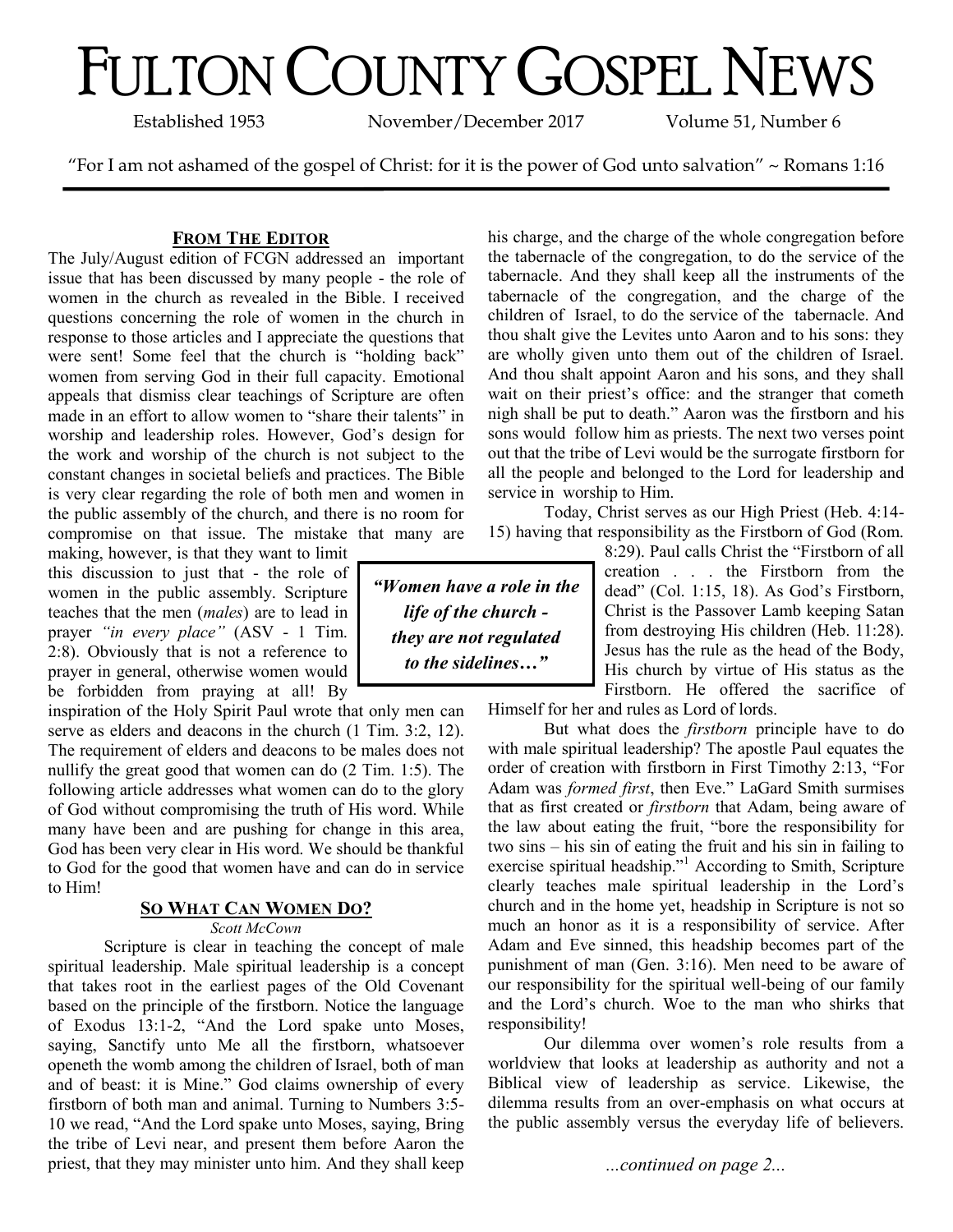In the 1994 Spiritual Sword Lectureship titled "*Women to the Glory of God*," one speaker referenced this quote, "The time has come to stop looking at those things women cannot do and emphasize instead those areas in which she can serve . . . to (God's) glory."<sup>2</sup> This truth is found as we understand that the Greek words diakanos (*deacon*), doulos (*slave*), and oiketes (*servant*) are not gender specific, but apply equally to both male and female. All Christians are servants of Christ.

Women have a role in the life of the church they are not regulated to the sidelines of the life of the church. Jesus' own genealogy in Matthew 1 includes five women – Tamar, Rahab, Ruth, Bathsheeba, and Mary. Romans 16:1 mentions Phoebe as a servant (*diakonos*) of the church. In Acts we read of Pricilla and Lydia as prominent women and servants in the church. Paul instructed Titus that the older women are to teach the younger women (Titus 2:3-5). In Philippians 4:2- 3 Paul calls Euodia and Synthyche by name telling the church (men included) to assist them in their ministry (*labored with me in the gospel* - Phil. 4:3).

The question remains concerning what specific areas of ministry are open to women. What can women do? There are multiple areas of ministry open to women within the context of Scripture that encompass the greater scope of life in Christ. They are much of what Jesus calls the "weightier matters" (Matt. 23:23).

Women can edify the church (Rom. 14:19). Many women are natural encouragers. Throughout my life, from the time I was in Bible classes to my first attempts at directing singing, public prayer, reading scripture, and preaching, more women than men shook my hand, patted me on the shoulder, and told me how proud they were of what I did. I would not be who I am if not for their building me up.

Women can instruct and admonish the church (Rom. 15:14). This is a vital role any woman can play. I can think of several women who have guided me in my youth; women who taught me scripture, and many who continually demonstrate the Spirit of Christ in their lives as they let the Word of Christ dwell in them (Col. 3:16).

Paul tells all Christians "through love serve one another." (Gal. 5:13). Peter tells Christians to use their gifts to "serve one another." (1 Pet. 4:10). Women serve by teaching children and youth. Women serve by caring for family and others. Women put men to shame in their willingness and ability to follow Christ and take up the towel of service. I know Christian ladies who see needs in the community and take care of those needs as a Christian. More than a few churches have a good reputation because of the women who have hearts for service. Men, we must help these women (Phil. 4:3).

Much of that service is from a mindset of empathy; a mindset that bears the burdens of others (Gal. 6:1-2). Women tend to have a greater capacity for compassion

than men and outdo us in care for others. Many times, as I am at the home of family who is mourning loss, there are ladies from the church already there helping by serving, listening, holding a hand, or organizing a ministry of care.

Women can pray. Every Christian has access to the throne of God though our High Priest and we are to pray for one another (Jas. 5:13). The country music chorus reminds us of the power of a godly woman's prayer:

When Mama prayed, good things happened. When Mama prayed, lives were changed. Not much more than five foot tall But mountains big and small crumbled all away When Mama prayed.<sup>3</sup>

Women change lives and change the world with prayer answered by God.

Women can and do love. Jesus commanded that we love one another as He loved (Jn. 15:12). Women love with a seemingly unlimited supply. They love with a genuine love in Christ that leads them to edify, instruct, admonish, teach, serve, bear burdens, and pray for others. Love seeks the best and works toward the best for others. Women can and do lead the church in love.

The allotted space does not allow for us to explore how women can practice forgiveness (Eph. 4:32) or stirring up love and good works by togetherness (Heb. 10:24-25). Still, we state in this article that the role of women in the church is much greater than the limited roles of the public worship assembly. My prayer and aim is that we do more to emphasize the work of women, and every Christian, in the world around us as well as the work we do for each other. As the adage says, "Enter to worship, leave to serve."

Maybe that is the deeper meaning of Romans 12:1, "I beseech you therefore, brethren, by the mercies of God, that ye present your bodies a living sacrifice, holy, acceptable unto God, which is your reasonable service." These areas are our reasonable service to God. If we (men and women) neglect or de-emphasize them, can our worship ever truly be acceptable to God?

*Scott preaches for the Central church of Christ in Tuscaloosa, Alabama. He also writes a religious blog: The Morning Drive (http://scottmccown.wordpress.com).*

## *End Notes*

- *1. Smith, LaGard. Male Spiritual Leadership, (21st Century:Nashville) 1998, pp 41-42.*
- *2. Miller, Dave, "The Role of Women: The Exegesis of 1 Timothy 2:11-15," Women to the Glory of God: Spiritual Sword Lectureship 1994, Jim Laws, ed. (Sain:Pulaski, TN) 1994, p 289.*
- *3. Overstreet, Paul L., Rory Lee, When Mama Prayed, (Ole Media Management:Nashville)*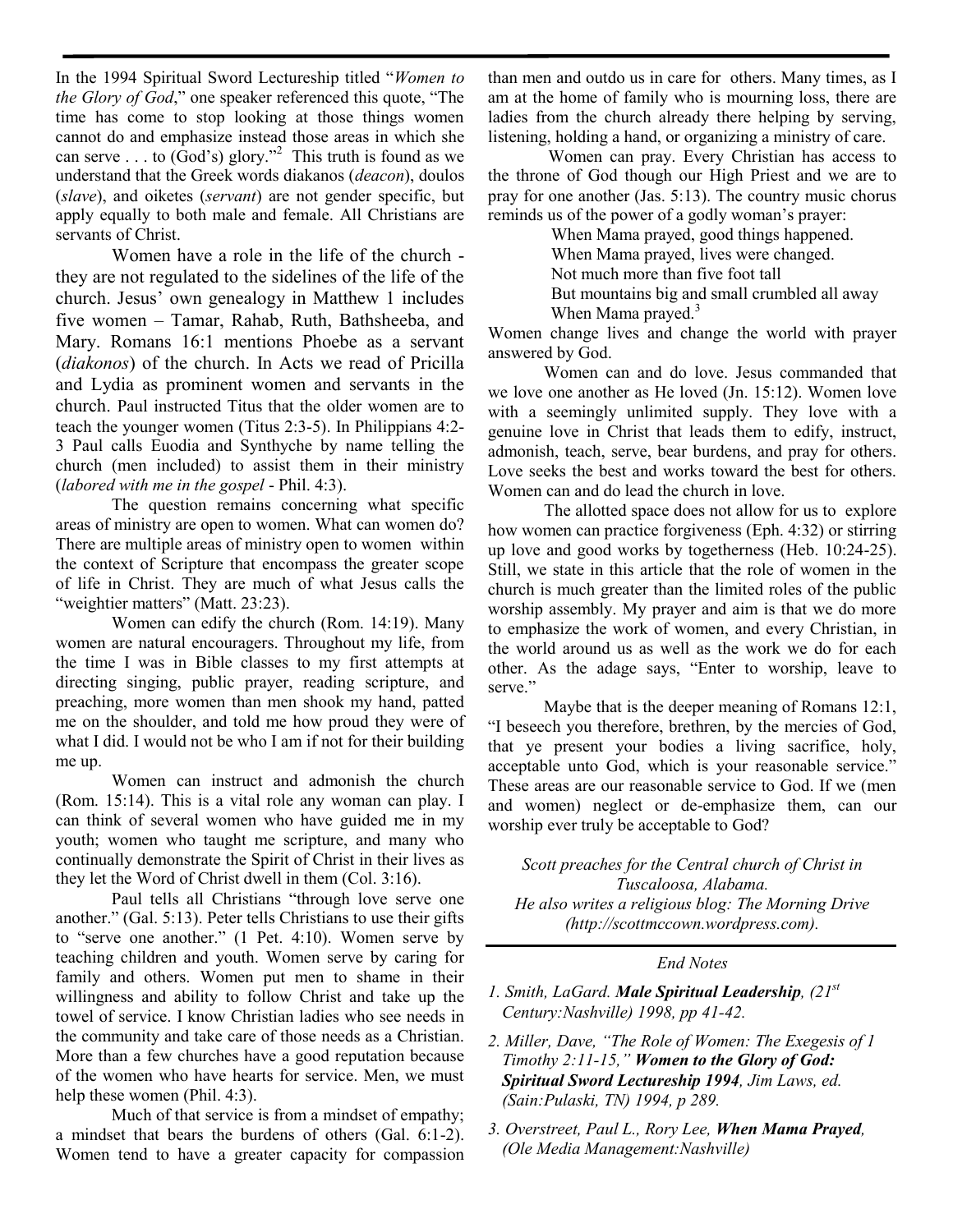#### **2018 - 65 Years and Counting!** *Barry O'Dell*

*"This issue marks the beginning of an enterprise to better acquaint the brethren of this county with one another and to further the work of the churches of Christ. Our aim is simple. To express ourselves spiritually, to become of 'one mind' as commanded, to bring before the brethren ideas that each of us may have for advancing the borders of His Kingdom."* These are the first words of the first edition of Fulton County Gospel News in 1953 as written by Boyd Morgan. According to articles from the past, FCGN was, in



the beginning, a local effort limited to Fulton County, Arkansas. The first edition was mailed out to 200 homes in Fulton County with a postage rate of one cent per paper. Currently the church of Christ at Mammoth Spring is mailing out approximately 9,800 copies of FCGN at a rate of about thirty-one cents per paper. The paper reaches 49 states and 12 foreign countries!



On the financial support of FCGN. In 1953 Boyd Morgan wrote that the paper was supported equally by three congregations in Fulton County – Welcome Hill, Pilot, and Moten. Today, and for many years, congregations of the Lord's people have faithfully sent their contributions to the church at Mammoth Spring and they are kept in a separate account designated specifically for expenses related to the paper. This year (2017) FCGN received support from 19 congregations and 25 individuals. We cannot say *Thank You* enough to our supporters! You make this work possible and help us in spreading the gospel around the world. There are many expenses that are accrued for FCGN. Envelopes, tape, labels, paper and printing costs, computer software for

postage purposes, etc. are necessities for this effort. Besides the financial costs, there are many hours of work that are involved in the preparation of the mailing. The members of our congregation, stuff and stamp both domestic and international envelopes and label every individual paper that is to be sent out. This congregation is a wonderful group of people who do many good things for the Lord and His work.



On the editors of FCGN. From 1953 to 2017 there have been 13 editors of the paper and nearly 500 writers who have contributed articles. Beginning with Boyd Morgan and Clovis Ragsdale, FCGN has remained faithful to the simple gospel of Jesus Christ. In the first edition brother Boyd Morgan wrote, *"This paper is intended for services to all brethren and for encouraging the carrying of the gospel to all sections of the county devoid of the truth."* Throughout the history of the paper each editor has contributed his own style to the paper while remaining true to God's word. If you're interested in this topic you can visit the paper's website [\(www.fultoncountygospelnews.org\)](http://www.fultoncountygospelnews.org) and check out our PDF archives.

I, Barry O'Dell, began working with the church in Mammoth Spring in August of 2014. My family and I are honored to be involved with the church here and I am honored to serve as the editor of FCGN. I greatly appreciate the six men who serve as elders and oversee the work of the church here. Many good people over the years have done many good things to get us where we are today! My goal as editor is to always provide sound, Scriptural articles that are based on the truth and that are easy to understand. In 2018 each edition of FCGN will include one or more articles from editors and authors of the past. I hope that you enjoy the paper!